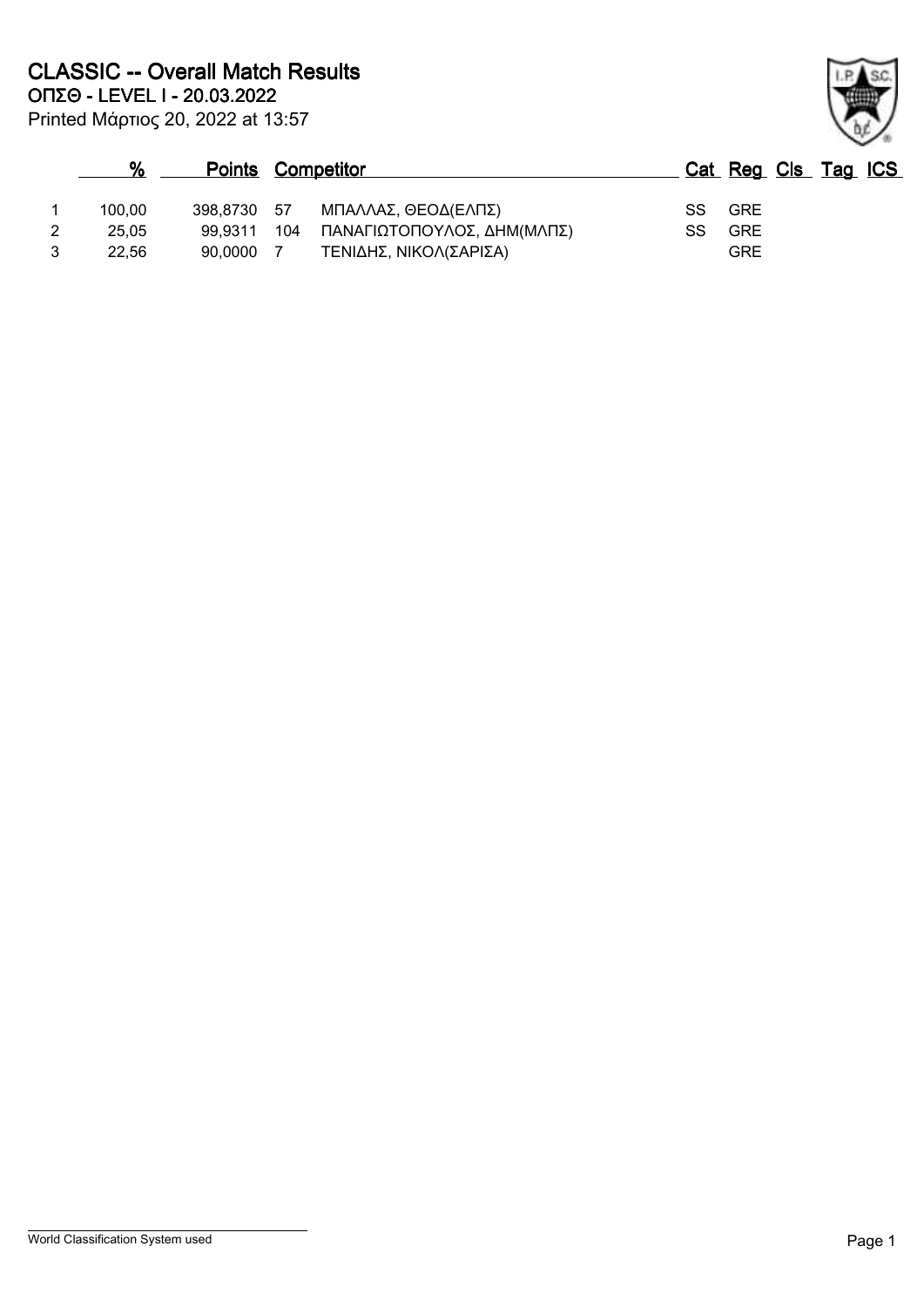|                | %      | <b>Points Competitor</b> |     |                             |    | Cat Reg Cls Tag ICS |  |  |
|----------------|--------|--------------------------|-----|-----------------------------|----|---------------------|--|--|
| $\overline{1}$ | 100,00 | 406.0996                 | 55  | ΒΕΛΚΟΣ, ΖΑΧΑΡ(ΣΑΡΙΣΑ)       | S  | <b>GRE</b>          |  |  |
| $\overline{2}$ | 71,17  | 289,0207                 | 90  | ΖΟΥΝΤΣΑΣ, ΒΑΣΙΛ(ΣΑΡΙΣΑ)     | S  | <b>GRE</b>          |  |  |
| 3              | 61,97  | 251,6610                 | 119 | ΘΩΜΑΪΔΗΣ, ΙΩΑΝΝ(ΣΑΡΙΣΑ)     |    | <b>GRE</b>          |  |  |
| $\overline{4}$ | 10,45  | 42,4211                  | 62  | ΤΣΙΑΡΕΚΤΣΗ, ΔΗΜΗΤΡΑ(ΣΑΡΙΣΑ) |    | <b>GRE</b>          |  |  |
| 5              | 10,39  | 42,1913                  | 15  | ΛΙΑΠΗΣ, ΔΗΜΗΤ(ΟΠΣΘ)         | SS | <b>GRE</b>          |  |  |
| 6              | 7,68   | 31,1726                  | 98  | ΜΟΤΣΑΝΟΣ, ΑΘΑΝ(ΣΑΡΙΣΑ)      |    | <b>GRE</b>          |  |  |
| $\overline{7}$ | 7,59   | 30,8108                  | 36  | ΜΠΡΑΤΣΙΚΑΣ, ΒΑΣΙΛ (ΟΠΣΘ)    |    | <b>GRE</b>          |  |  |
| 8              | 3,03   | 12,3117                  | 100 | ΠΑΠΑΔΟΠΟΥΛΟΣ, ΒΑΣ(ΣΑΡΙΣΑ)   |    | <b>GRE</b>          |  |  |
| 9              | 1,36   | 5,5318                   | 13  | ΧΑΛΚΙΑΣ, ΧΡΗΣΤ(ΣΚΒΕ)        | S  | <b>GRE</b>          |  |  |

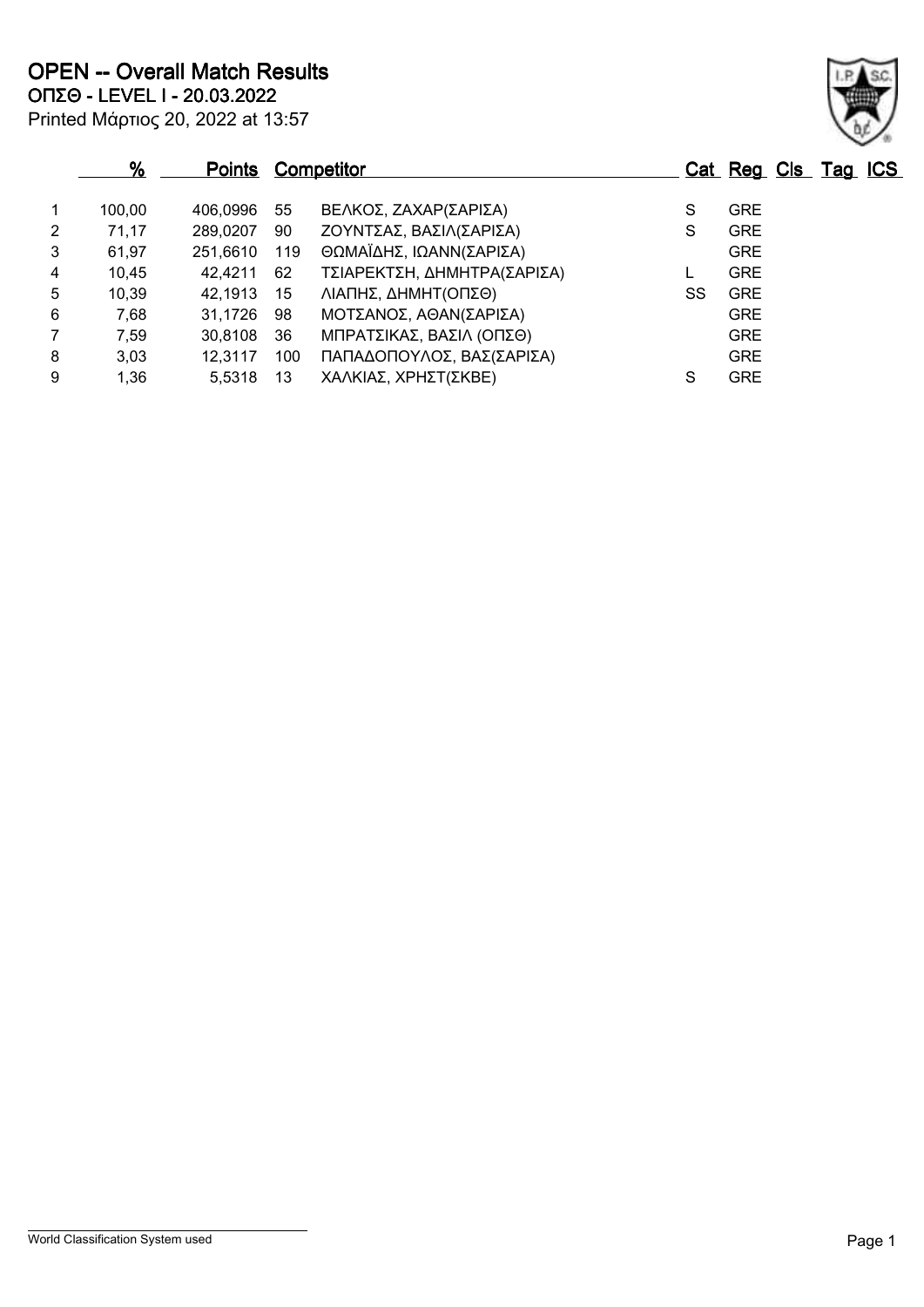**PRODUCTION -- Overall Match Results**

**ΟΠΣΘ - LEVEL I - 20.03.2022**

| Printed Μάρτιος 20, 2022 at 13:57 |  |  |  |  |
|-----------------------------------|--|--|--|--|
|-----------------------------------|--|--|--|--|

| 1                       | 100,00 | 390,6859   | 92             | ΛΟΥΛΟΠΟΥΛΟΣ, ΣΤ(ΣΚΟΗΡΑΚΛΕΙΑ)     | J             | <b>GRE</b> |
|-------------------------|--------|------------|----------------|----------------------------------|---------------|------------|
| $\overline{c}$          | 96,28  | 376,1514   | 29             | ΚΑΡΑΔΗΜΗΤΡΗΣ, ΔΗΜ (ΕΛΠΣ)         | $\mathsf S$   | <b>GRE</b> |
| 3                       | 83,46  | 326,0724   | 91             | ΚΟΚΟΖΗΣ, ΓΕΩΡΓ (ΣΚΟΗ)            | S             | <b>GRE</b> |
| $\overline{\mathbf{4}}$ | 81,64  | 318,9679   | 23             | ΣΙΤΑΡΙΔΗΣ, ΝΙΚΟΛ(ΕΛΠΣ)           |               | <b>GRE</b> |
| $\mathbf 5$             | 79,98  | 312,4531   | 67             | ΠΑΛΗΣ, ΚΥΡΙΑΚΟΣ(ΣΚΒΕ)            |               | <b>GRE</b> |
| 6                       | 79,06  | 308,8770   | 27             | ΖΑΜΑΝΗΣ, ΝΙΚ(ΩΡΙΩΝΠΥΡΓ)          | S             | <b>GRE</b> |
| $\overline{7}$          | 70,02  | 273,5593   | 113            | ΒΑΣΙΛΕΙΟΥ, ΣΤΕΡΓ(ΣΑΣΒΕΡ)         |               | <b>GRE</b> |
| $\bf 8$                 | 68,33  | 266,9706   | 64             | ΤΣΕΚΟΥΡΑΣ, ΑΘΑΝ(ΣΚΒΕ)            |               | <b>GRE</b> |
| $\boldsymbol{9}$        | 63,49  | 248,0451   | 72             | ΠΑΡΑΔΕΙΣΟΠΟΥΛΟΣ, ΠΑΡΑΣΧΟΣ(ΑΣΟΛΠ) | $\mathsf S$   | <b>GRE</b> |
| 10                      | 61,68  | 240,9663   | 65             | ΜΠΟΓΑΤΙΝΗΣ, ΙΩΑΝΝ(ΣΑΡΙΣΑ)        |               | <b>GRE</b> |
| 11                      | 59,59  | 232,8161   | 60             | ΛΑΦΑΡΑΣ, ΙΩΑΝ (ΟΠΣΘ)             | S             | <b>GRE</b> |
| 12                      | 55,25  | 215,8677   | 14             | ΑΛΕΞΑΚΗΣ, ΚΩΝΣΤ(ΣΚΒΕ)            |               | <b>GRE</b> |
| 13                      | 49,27  | 192,5022   | 10             | ΜΠΕΡΙΟΣ, ΔΑΜΙΑΝ(ΟΠΣΘ)            |               | <b>GRE</b> |
| 14                      | 48,88  | 190,9654   | 77             | ΗΡΑΚΛΕΙΔΗΣ, ΑΛΕΞ(ΚΕΝΤΑΥΡΟΣ)      | S             | <b>GRE</b> |
| 15                      | 48,65  | 190,0640   | $2^{\circ}$    | ΛΕΜΠΕΡΟΣ, ΚΩΝΣΤ(ΑΣΟΛΠ)           | SS            | <b>GRE</b> |
| 16                      | 48,61  | 189,9133   | 35             | ΗΛΙΟΠΟΥΛΟΣ, ΓΕΩΡΓΙΟΣ(ΑΣΟΛΠ)      |               | <b>GRE</b> |
| 17                      | 43,44  | 169,6958   | 47             | ΔΙΔΙΚΑΣ, ΙΩΑΝΝ(ΣΚΟΝΚ)            |               | <b>GRE</b> |
| 18                      | 43,30  | 169,1506   | 114            | ΚΑΓΚΕΛΙΔΗΣ, ΧΡΗΣ(ΣΑΣΒΕΡΟΙΑ)      | S             | <b>GRE</b> |
| 19                      | 39,20  | 153,1632   | 110            | ΑΓΓΕΛΙΔΗΣ, ΑΓΓΕΛ(ΣΑΡΙΣΑ)         | S             | <b>GRE</b> |
| 20                      | 37,73  | 147,3999   | 80             | ΜΑΝΟΥΣΑΡΙΔΗΣ, ΖΑΧΑΡ(ΖΕΥΣΘΕΣ)     | SS            | <b>GRE</b> |
| 21                      | 37,20  | 145,3487   | 85             | ΠΑΠΑΔΟΠΟΥΛΟΣ, ΔΗΜΗΤ(ΣΚΒΕ)        |               | <b>GRE</b> |
| 22                      | 35,94  | 140,4248   | 16             | ΜΑΝΕΛΙΔΗΣ, ΓΕΩΡΓ(ΣΚΒΕ)           | ${\mathsf S}$ | <b>GRE</b> |
| 23                      | 34,73  | 135,6908   | 37             | ΠΕΠΠΑΣ, ΚΥΡΙΑΚ(ΑΣΟΛΠ)            | $\mathsf{S}$  | <b>GRE</b> |
| 24                      | 34,30  | 134,0215   | 95             | ΚΟΥΤΣΑΚΗΣ, ΧΡΥΣΟΣΤ(ΣΚΟΗ)         |               | <b>GRE</b> |
| 25                      | 34,17  | 133,4893   | 94             | ΠΑΠΑΔΟΠΟΥΛΟΣ, ΙΩΑΝΝ(ΣΚΟΗ)        | ${\mathsf S}$ | <b>GRE</b> |
| 26                      | 29,33  | 114,5753   | 93             | VESELINA, DITROVA(ΣΚΟΗ)          | L             | <b>GRE</b> |
| 27                      | 27,75  | 108,4286   | 115            | ΜΥΡΙΟΦΥΤΟΥ, ΔΗΜ(ΣΑΡΙΣΑ)          |               | <b>GRE</b> |
| 28                      | 27,23  | 106,3953   | 25             | ΝΤΑΛΑΣ, ΖΑΧΑΡ(ΣΚΒΕ)              |               | <b>GRE</b> |
| 29                      | 24,10  | 94,1463    | 11             | ΧΑΛΑΤΣΗΣ, ΧΡ(ΣΟΘΕΣ)              |               | <b>GRE</b> |
| 30                      | 23,39  | 91,3629    | 73             | ΞΕΝΙΔΗΣ, ΘΕΟΔ(ΜΛΠΣ)              |               | <b>GRE</b> |
| 31                      | 21,12  | 82,4948    | 18             | ΙΩΑΝΝΙΔΗΣ, ΙΩΑΝΝ(ΣΚΒΕ)           |               | <b>GRE</b> |
| 32                      | 19,29  | 75,3655    | 42             | ΤΖΩΡΤΖΗΣ, ΚΥΡΙΑΚ(ΣΑΡΙΣΑ)         |               | <b>GRE</b> |
| 33                      | 18,81  | 73,4833    | 96             | ΠΕΡΠΕΡΗΣ, ΑΝΤΩΝ(ΣΑΡΙΣΑ)          |               | <b>GRE</b> |
| 34                      | 18,60  | 72,6595 45 |                | ΥΦΑΝΤΙΔΗΣ, ΘΕΟΔΩΡ(ΑΣΟΛΠ)         |               | <b>GRE</b> |
| 35                      | 18,39  | 71,8511    | 82             | ΜΑΥΡΙΔΗΣ, ΧΡΗΣΤ(ΣΚΒΕ)            |               | <b>GRE</b> |
| 36                      | 17,17  | 67,0682    | 52             | ΜΠΑΜΠΑΛΗΣ, ΓΕΩΡΓ (ΑΣΟΛΠ)         | S             | <b>GRE</b> |
| 37                      | 15,18  | 59,3082    | 58             | ΚΟΥΣΟΥΡΗΣ, ΓΕΩΡΓ(ΜΛΠΣ)           | SS            | <b>GRE</b> |
| 38                      | 14, 13 | 55,1983    | 5 <sub>5</sub> | ΧΑΣΑΠΗΣ, ΑΣΤ(ΣΚΒΕ)               | S             | <b>GRE</b> |
| 39                      | 14,08  | 55,0075    | 12             | ΠΑΠΑΚΟΣΜΑΣ, ΙΩΑΝΝ(ΣΟΘΕΣ)         |               | <b>GRE</b> |
| 40                      | 13,96  | 54,5453    | 122            | ΧΑΤΖΗΠΟΛΙΤΗΣ, ΜΙΧΑΗΛ(ΣΑΡΙΣΑ)     |               | <b>GRE</b> |
| 41                      | 13,71  | 53,5441    | 121            | ΚΑΛΤΣΙΚΗΣ, ΘΕΟΔ (ΣΑΡΙΣΑ)         |               | <b>GRE</b> |
| 42                      | 11,45  | 44,7299    | 88             | ΔΟΓΙΒΑΝΗΣ, ΕΥΑΓ(ΕΣΚΟΘ)           | S             | <b>GRE</b> |
| 43                      | 11,11  | 43,4108    | 123            | ΧΑΤΖΗΖΗΣΗΣ, ΙΩΑΝΝ (ΣΑΡΙΣΑ)       |               | <b>GRE</b> |
| 44                      | 11,08  | 43,2762    | 44             | ΒΙΤΟΥΛΗ, ΚΥΡΙΑΚΗ(ΑΣΟΛΠ)          | L             | <b>GRE</b> |
| 45                      | 10,89  | 42,5575    | 34             | ΜΑΝΤΕΛΑΣ, ΜΙΧΑΗΛ(ΣΟΘΕΣ)          | S             | <b>GRE</b> |
| 46                      | 10,71  | 41,8276    | 66             | ΜΠΑΤΣΙΟΛΑΣ, ΦΙΛΙΠ(ΣΑΡΙΣΑ)        | SS            | <b>GRE</b> |
| 47                      | 10,26  | 40,1024    | 105            | ΤΣΑΛΩΝΗΣ, ΚΟΡΝΗΛ(ΜΛΠΣ)           |               | <b>GRE</b> |
| 48                      | 10, 12 | 39,5182    | 39             | ΑΝΤΩΝΙΟΥ, ΑΘΑΝ(ΣΑΡΙΣΑ)           |               | <b>GRE</b> |
|                         |        |            |                |                                  |               |            |

World Classification System used **Page 1** 

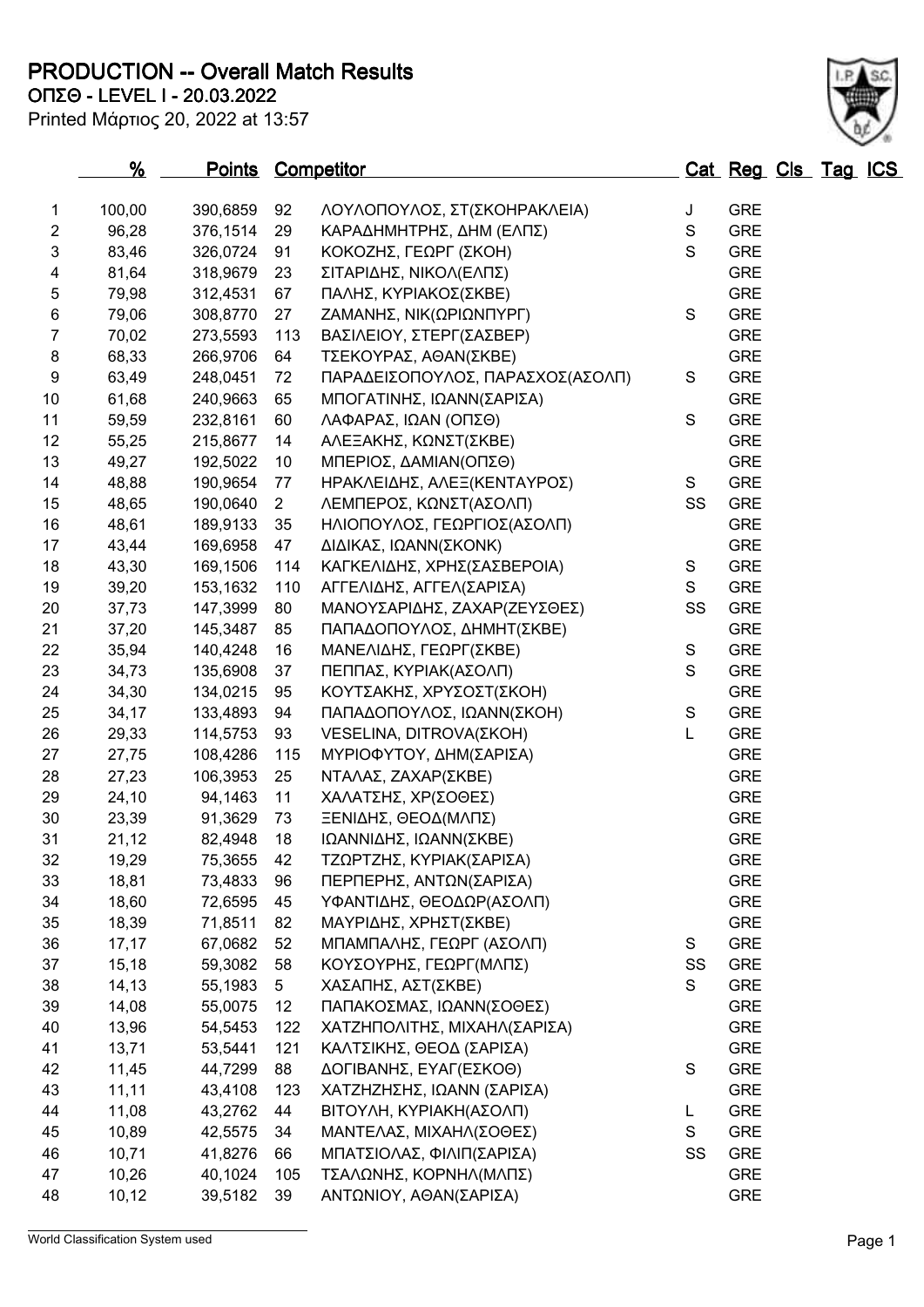**PRODUCTION -- Overall Match Results**

**ΟΠΣΘ - LEVEL I - 20.03.2022**

| Printed Μάρτιος 20, 2022 at 13:57 |  |  |  |  |
|-----------------------------------|--|--|--|--|
|-----------------------------------|--|--|--|--|

|    | %     | Points Competitor |                |                                |               | Cat Reg Cls Tag ICS |  |  |
|----|-------|-------------------|----------------|--------------------------------|---------------|---------------------|--|--|
| 49 | 10,03 | 39,1867           | 89             | ΣΑΛΑΚΙΔΗΣ, ΓΕΩΡΓ (ΜΛΠΣ)        | $\mathbf S$   | <b>GRE</b>          |  |  |
| 50 | 9,98  | 38,9842           | 86             | ΓΚΕΣΟΣ, ΕΥΘ (ΣΑΡΙΣΑ)           |               | <b>GRE</b>          |  |  |
| 51 | 9,60  | 37,4964           | 6              | ΜΠΑΠΚΑΣ, ΜΙΧ(ΣΟΚΙΛΚΙΣ)         | SS            | <b>GRE</b>          |  |  |
| 52 | 9,38  | 36,6450           | 40             | ΚΑΡΑΜΒΑΚΑΛΗΣ, ΧΑΡΑΛ(ΣΑΡΙΣΑ)    | S             | <b>GRE</b>          |  |  |
| 53 | 9,07  | 35,4527           | 49             | ΕΡΜΙΔΗΣ, ΑΝΤΩΝ(ΜΛΠΣ)           | SS            | <b>GRE</b>          |  |  |
| 54 | 8,76  | 34,2390           | 50             | ΤΡΑΧΑΝΑΤΖΗΣ, ΚΩΝΣΤ(ΜΛΠΣ)       |               | <b>GRE</b>          |  |  |
| 55 | 8,33  | 32,5635           | 103            | ΠΑΝΑΓΙΩΤΟΠΟΥΛΟΣ, ΑΛΕΞΑΝ (ΜΛΠΣ) |               | <b>GRE</b>          |  |  |
| 56 | 8,01  | 31,3096           | 120            | ΙΟΡΔΑΝΟΥ, ΧΡΥΣΟΥΛ(ΣΑΡΙΣΑ)      | L             | <b>GRE</b>          |  |  |
| 57 | 7,27  | 28,3891           | 30             | ΣΔΡΑΚΑ, ΕΛΕΝΗ(ΑΣΟΛΠ)           | L             | <b>GRE</b>          |  |  |
| 58 | 6,81  | 26,6167           | 41             | ΑΠΟΣΤΟΛΑΚΗΣ, Ευθ (ΣΑΡΙΣΑ)      |               | <b>GRE</b>          |  |  |
| 59 | 6,57  | 25,6795           | 99             | ΜΟΤΣΑΝΟΣ, ΙΩΑΝΝ (ΣΑΡΙΣΑ)       |               | <b>GRE</b>          |  |  |
| 60 | 6,56  | 25,6300           | 26             | ΠΑΝΑΓΙΩΤΙΔΗΣ, ΚΩΝΣΤ(ΣΑΡΙΣΑ)    |               | <b>GRE</b>          |  |  |
| 61 | 5,84  | 22,8206           | 111            | ΚΑΣΤΑΝΗΣ, ΓΡΗΓΟΡ(ΣΑΡΙΣΑ)       |               | <b>GRE</b>          |  |  |
| 62 | 5,80  | 22,6753           | 106            | ΤΣΑΛΩΝΗΣ, ΑΛΕΞ(ΜΛΠΣ)           |               | <b>GRE</b>          |  |  |
| 63 | 5,72  | 22,3660           | 61             | ΑΡΒΑΝΙΤΗΣ, ΚΩΝΣΤ(ΣΑΡΙΣΑ)       | S             | <b>GRE</b>          |  |  |
| 64 | 5,72  | 22,3601           | 75             | ΞΕΝΙΔΟΥ, ΧΡΙΣΤΙΝΑ(ΜΛΠΣ)        | SJ            | <b>GRE</b>          |  |  |
| 65 | 5,65  | 22,0592           | 74             | ΞΕΝΙΔΟΥ, ΜΑΡΙΝΑ(ΜΛΠΣ)          | SJ            | <b>GRE</b>          |  |  |
| 66 | 5,53  | 21,5904           | 78             | ΓΕΛΙΤΣΑΛΗΣ, ΓΕΩΡΓ(ΜΛΠΣ)        |               | <b>GRE</b>          |  |  |
| 67 | 4,65  | 18,1523           | 101            | ΣΚΕΡΛΕΤΗΣ, ΕΜΜΑΝΟΥΛ(ΜΛΠΣ)      | ${\mathsf S}$ | <b>GRE</b>          |  |  |
| 68 | 4,03  | 15,7487           | 51             | ΛΟΥΚΑΣ, ΓΕΩΡΓ (ΣΚΒΕ)           | S             | <b>GRE</b>          |  |  |
| 69 | 3,79  | 14,8176           | 107            | ΚΟΝΤΟΠΟΥΛΟΣ, ΧΡΗΣΤ(ΣΑΡΙΣΑ)     |               | <b>GRE</b>          |  |  |
| 70 | 2,61  | 10,2128           | 19             | ΚΕΛΕΣΕΝΛΗΣ, ΝΙΚ(ΣΑΡΙΣΑ)        | ${\mathsf S}$ | <b>GRE</b>          |  |  |
| 71 | 2,22  | 8,6766            | $\overline{4}$ | ΜΗΤΡΟΥ, ΙΩΑΝ.(ΣΚΒΕ)            | S             | <b>GRE</b>          |  |  |
| 72 | 2,11  | 8,2495            | 71             | ΠΑΝΑΓΙΩΤΙΔΗΣ, ΝΙΚ(ΣΑΡΙΣΑ)      |               | <b>GRE</b>          |  |  |
| 73 | 2,03  | 7,9352            | 24             | ΜΙΧΑΗΛΙΔΗΣ, ΑΝΑΣΤ(ΣΑΡΙΣΑ)      | SS            | <b>GRE</b>          |  |  |
| 74 | 1,68  | 6,5613            | 116            | ΔΙΑΚΑΚΗΣ, ΝΙΚ (ΕΣΚΟΘ)          | SS            | <b>GRE</b>          |  |  |
| 75 | 1,50  | 5,8776            | 46             | ΠΑΥΛΙΔΗΣ, ΡΑΦΑΗΛ(ΕΣΚΟΘ)        |               | <b>GRE</b>          |  |  |
| 76 | 1,37  | 5,3452            | 109            | ΔΕΛΛΙΟΣ, ΣΩΚΡ(ΑΣΟΛΠ)           |               | <b>GRE</b>          |  |  |
| 77 | 1,26  | 4,9417            | 31             | ΣΤΕΦΑΝΙΔΗΣ, ΕΜΜ (ΑΣΟΛΠ)        | SS            | <b>GRE</b>          |  |  |
| 78 | 1,13  | 4,4213            | 87             | ΚΑΖΗΣ, ΚΩΝΣΤ(ΜΛΠΣ)             |               | <b>GRE</b>          |  |  |
| 79 | 1,12  | 4,3588            | 56             | ΒΑΣΙΛΕΙΟΥ, ΣΜΑΡΩ(ΣΑΡΙΣΑ)       | L             | <b>GRE</b>          |  |  |
| 80 | 0,98  | 3,8316            | 48             | ΠΑΠΑΘΑΝΑΣΙΟΥ, ΑΘΑΝ(ΣΑΡΙΣΑ)     | $\mathbf S$   | <b>GRE</b>          |  |  |
| 81 | 0, 16 | 0,6325            | 97             | ΜΗΛΗ, ΙΦΙΓΕΝ(ΣΑΡΙΣΑ)           | L             | <b>GRE</b>          |  |  |

82 0,00 0,0000 38 ΦΟΥΝΤΑΣ, ΔΗΜΗΤ(ΕΣΚΟΘ) SS GRE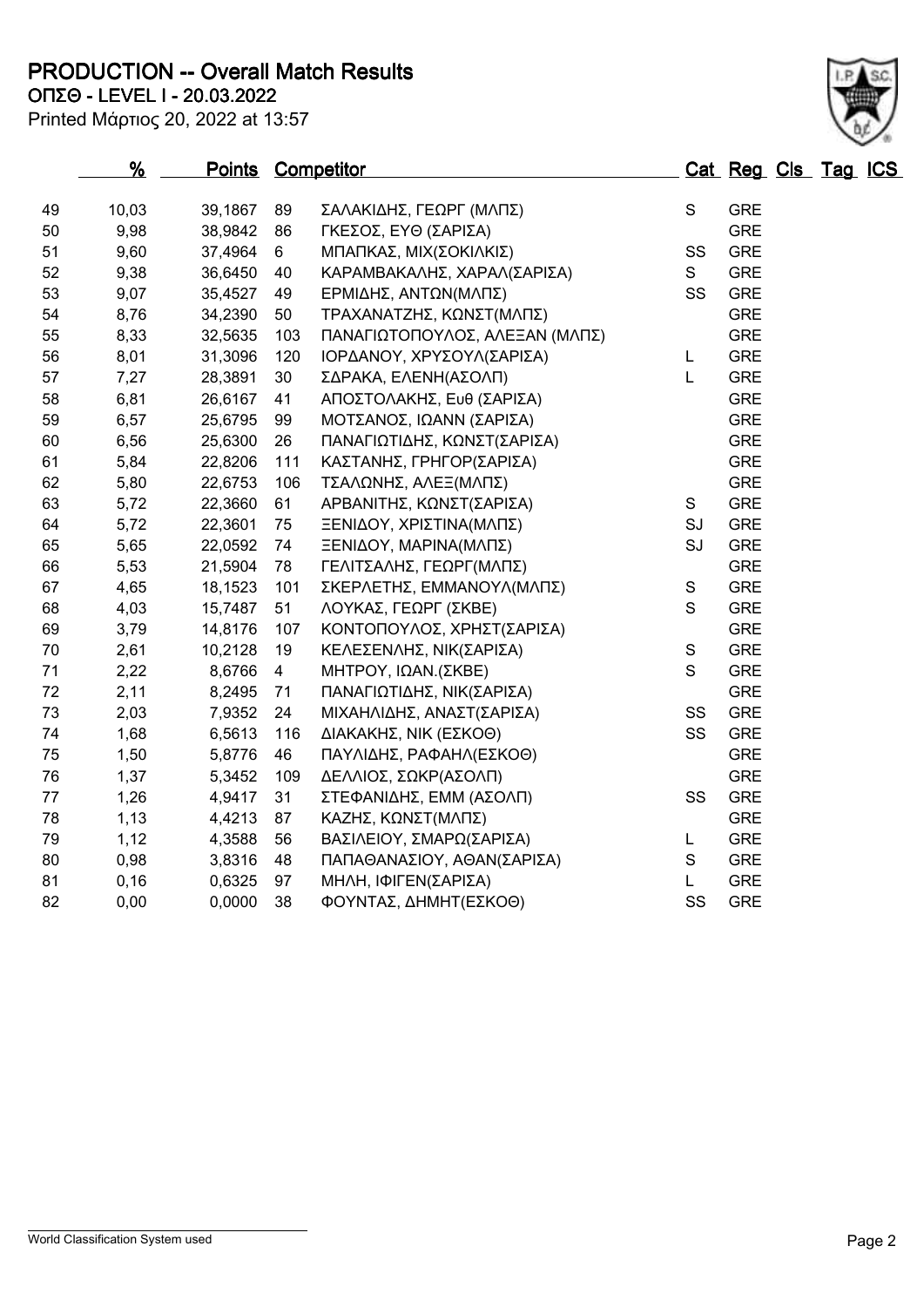**ΟΠΣΘ - LEVEL I - 20.03.2022 PRODUCTION OPTICS -- Overall Match Results**

Printed Μάρτιος 20, 2022 at 13:57

## **% Points Competitor Cat Reg Cls Tag ICS** 1 100,00 410,0000 79 ΠΕΤΡΟΥΛΙΔΗΣ, ΓΕΩΡ(ΖΕΥΣΘΕΣ) GRE 2 69,01 282,9210 76 ΜΕΡΚΟΥΛΙΔΗΣ, ΓΕΩΡ(ΣΚΒΕ) S GRE 3 66,50 272,6494 1 ΜΩΥΣΙΔΗΣ, ΙΩΑΝ(ΣΚΒΕ) S GRE 4 54,48 223,3645 102 ΒΑΗΣ, ΣΤΕΡΓ(ΣΚΒΕ) S GRE 5 44,17 181,1105 20 ΤΟΛΙΑΣ, ΧΡΥΣ(ΣΚΟΝΚ) SS GRE

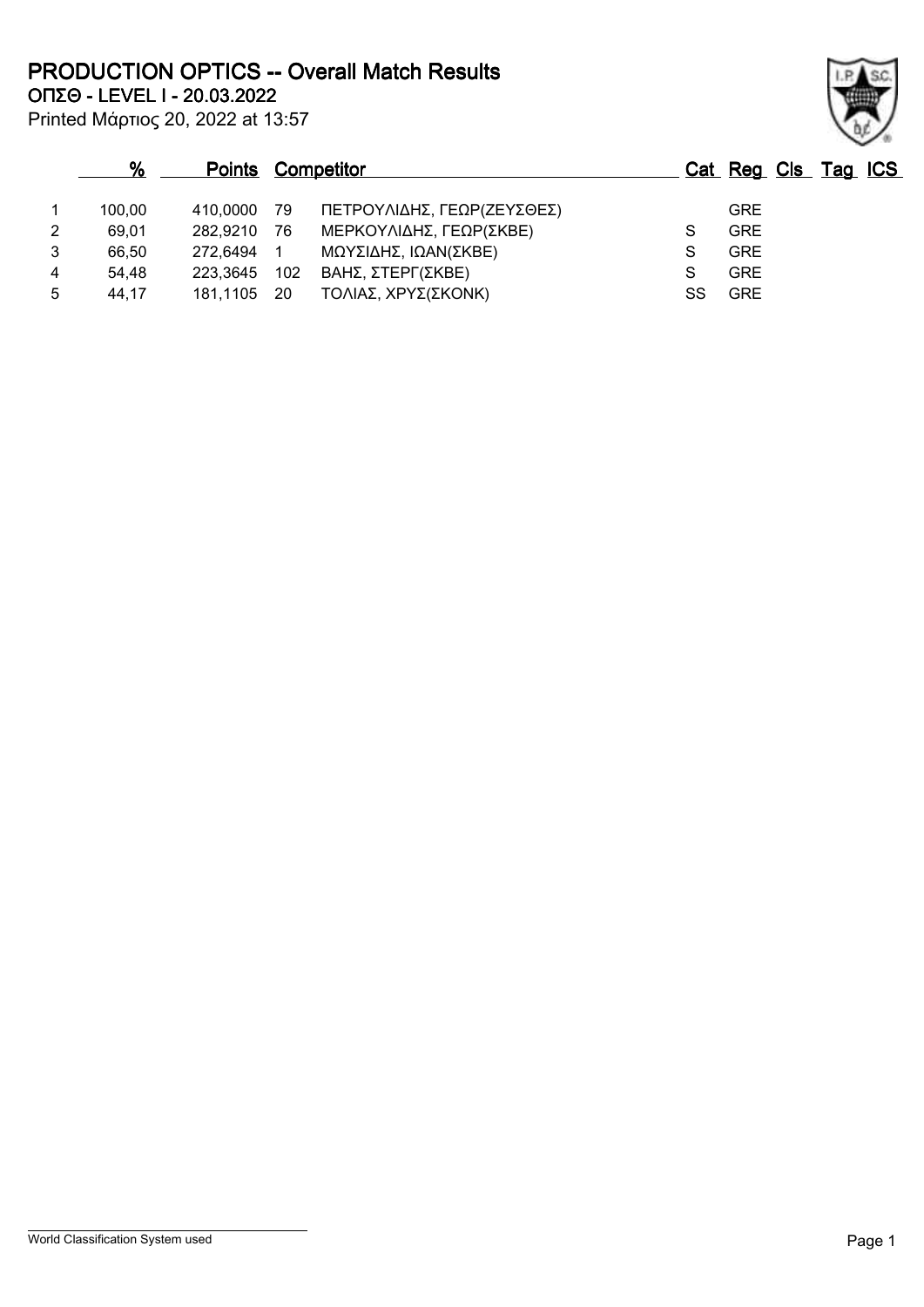Printed Μάρτιος 20, 2022 at 13:57

| %      | <b>Points Competitor</b> |                     | Cat Reg Cls Tag ICS |  |
|--------|--------------------------|---------------------|---------------------|--|
| 100.00 | 145.0000 9               | ΤΣΑΚΗΣ, ΓΕΩΡ (ΟΠΣΘ) | <b>GRE</b>          |  |

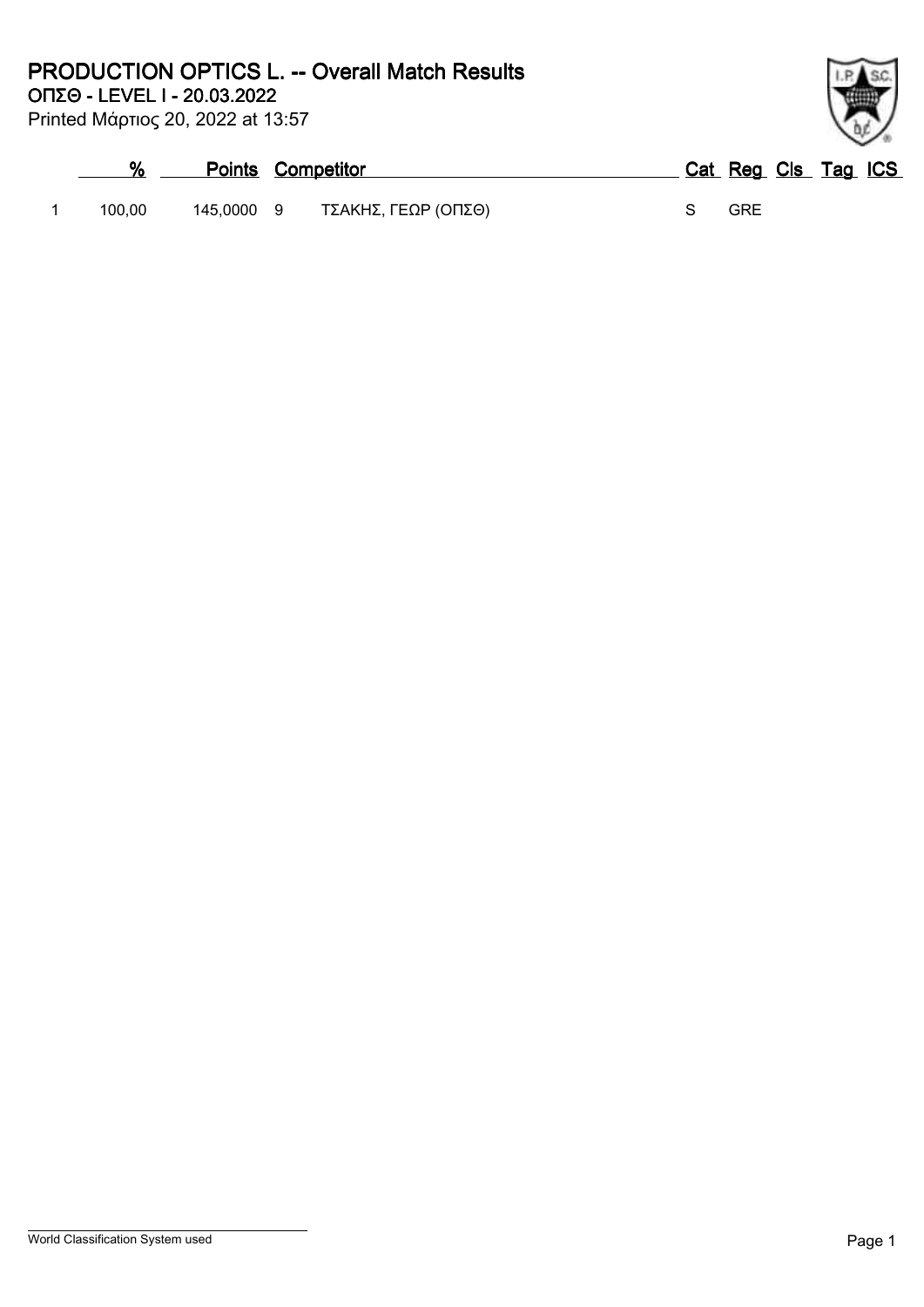| %      | <b>Points Competitor</b> |      |                                   |      | Cat Reg Cls Tag ICS |  |  |
|--------|--------------------------|------|-----------------------------------|------|---------------------|--|--|
| 100.00 |                          |      | 105,0000 112 ΤΣΙΡΩΝΑΣ, ΑΘΑΝ(ΜΛΠΣ) |      | <b>GRE</b>          |  |  |
| 85.71  |                          |      | 90,0000 43 ΝΟΥΛΗΣ, ΑΠΟΣΤ(ΣΑΡΙΣΑ)  | SS . | GRE                 |  |  |
| 6.79   | 7.1262                   | - 17 | ΒΡΑΤΣΚΙΔΗΣ, Κ (ΟΠΣΘ)              | SS.  | <b>GRE</b>          |  |  |